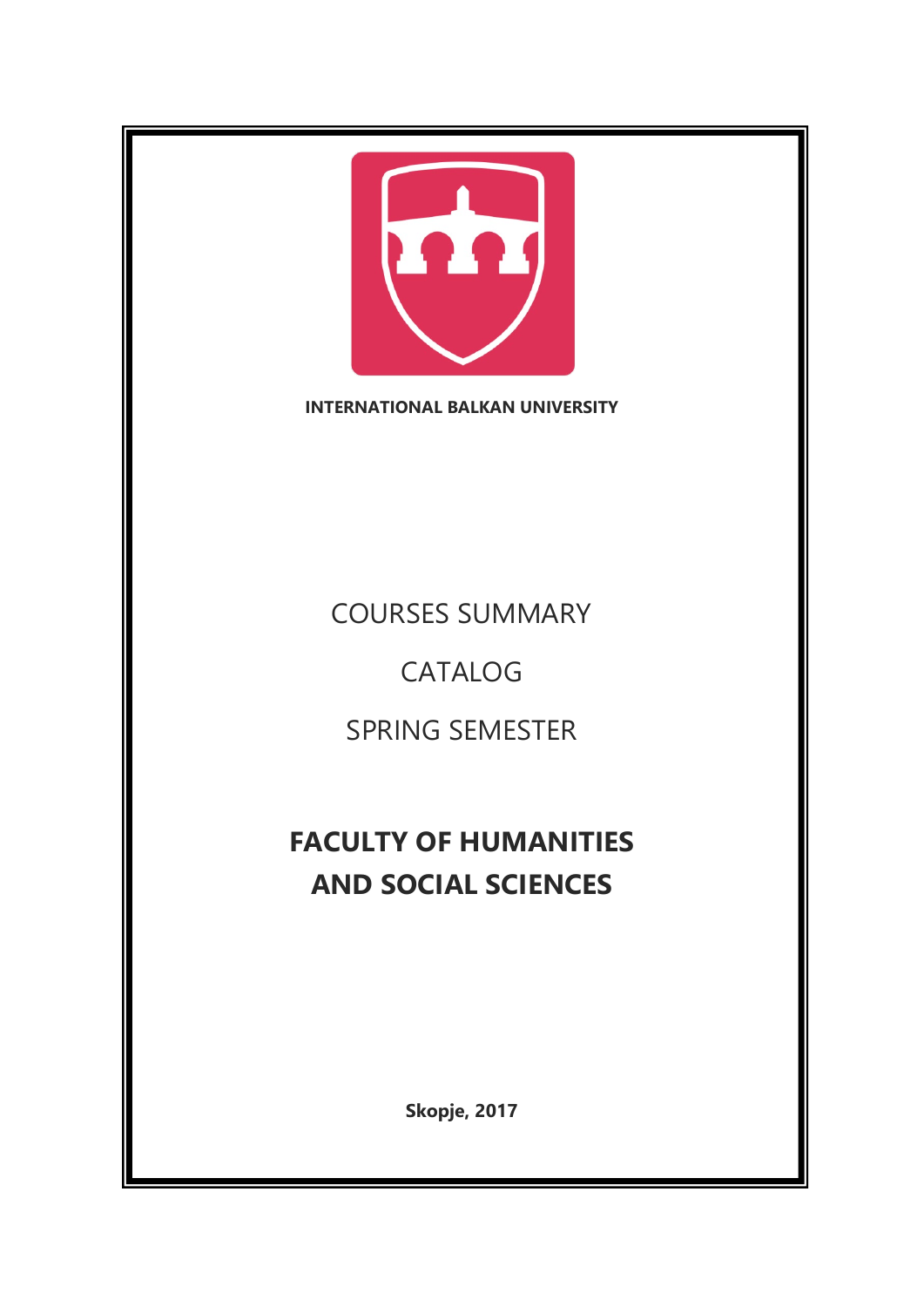# **PSYCHOLOGY**

# **FIRST YEAR**

# **SECOND SEMESTER**

#### **ENG 102 – English Language II; Weekly hours: 2+1, ECTS: 5**

The purpose of this course is to enrich student vocabulary, to practice spoken language, to learn the various linguistic / grammatical structures, to overcome the various models of academic writing skills in written English The curriculum includes the following themes: Introduction, Adventures of Ideas by A.N. Whitehead; Non-auditory Effects of Noise (writing comparison and differences), The Past Life of Earth; The Raising of the 'Vasa' (reading, discussion, writing), Patients and Doctors; The Pegasus Book of Inventors (reading, discussion, writing-problem solving), Exploring the Sea-floor by TF Gaskell; On Telling the Truth (reading, discussion, writing), (writing essays for the application study program)

#### **EDU 101 – Introduction to Education; Weekly hours: 2+1, ECTS: 5**

This course aims to make the students familiar with the basic concepts of education development, as well as its characteristics and social functions. Particular attention will be paid to the comparison of educational systems and the perspectives which they provide. The curriculum for this subject consists of the following contents: Introduction to education; Research of education; Characteristics of education; Modern history of the educational process; Educational politics; Comparative educational systems; Globalization of education; Social theories of education; Social researches about education; Social factors in the educational process: gender, ethnicity; Organization of lectures; The future of education.

#### **PR 103 – Interpersonal Communication; Weekly hours: 2+1, ECTS: 5**

This course provides the students with the theoretical and practical knowledge required to understand the interpersonal communication in different social contexts and situations. It familiarizes students with the key concepts, elements and dynamics as with the new theories and models of interpersonal communication through which they can understand their communication capacity and their impression management within the interpersonal, group and public real life situations. It also introduces them with the computer mediated communication. This course contains the following topics: Introduction to Interpersonal Communication; Perception, Self and Identity; Impression management; Verbal vs. Nonverbal Communication; Understanding Interpersonal Relationships; Managing Interpersonal Relationships; Groups, Roles and Identity; Managing communication in groups; Public communication; Computer mediated Communication: Key concepts and processes; Computer mediated Communication: Online Identity, Online Environments and Social interaction.

#### **EDU 102 – Developmental Psychology; Weekly hours: 2+1, ECTS: 5**

This course aims to introduce students to the basic concepts of individual development from zero to adolescences, examining different influences and pointing on developmental aspect of various psychological process and states, as well specificity of the research within it. The course contains the following topics: Introduction: Biological and Genetic Influences, Family and Parent Influences, Intrauterine growth and development, Reflexes – first examination, Development of Motor Abilities, Development of Cognitive Abilities, Development of Emotion, Overview of development from newborn to adolescent, School and Schooling, Peer Relations and Peer Influence, The Self, Research and Ethics in Developmental Psychology.

### **POL 103 – Peace and Conflict; Weekly hours: 2+1, ECTS: 5**

The approach of this course will be interdisciplinary. Conflict triggers such as economic and cultural competition as well as fear and insecurity will be examined. Types of ethnic violence--war, riots, and genocide--and the mechanisms and processes implicated in such violence will be explored. Finally, we will discuss dilemmas of democratic transitions with respect to ethnic conflict and will consider various means of conflict management. This course contains the following topics: Introduction, ; Conflict versus cooperation; The human dimension of conflicts, Facts, figures, and stories of conflicts; What causes ethnic conflicts?; Who fights in ethnic conflicts and how?; Managing and settling ethnic conflicts; Post-conflict reconstruction; The future of ethnic conflict, Possibilities and probabilities; Case study of conflict: Bosnia conflicts and Dayton agreement ;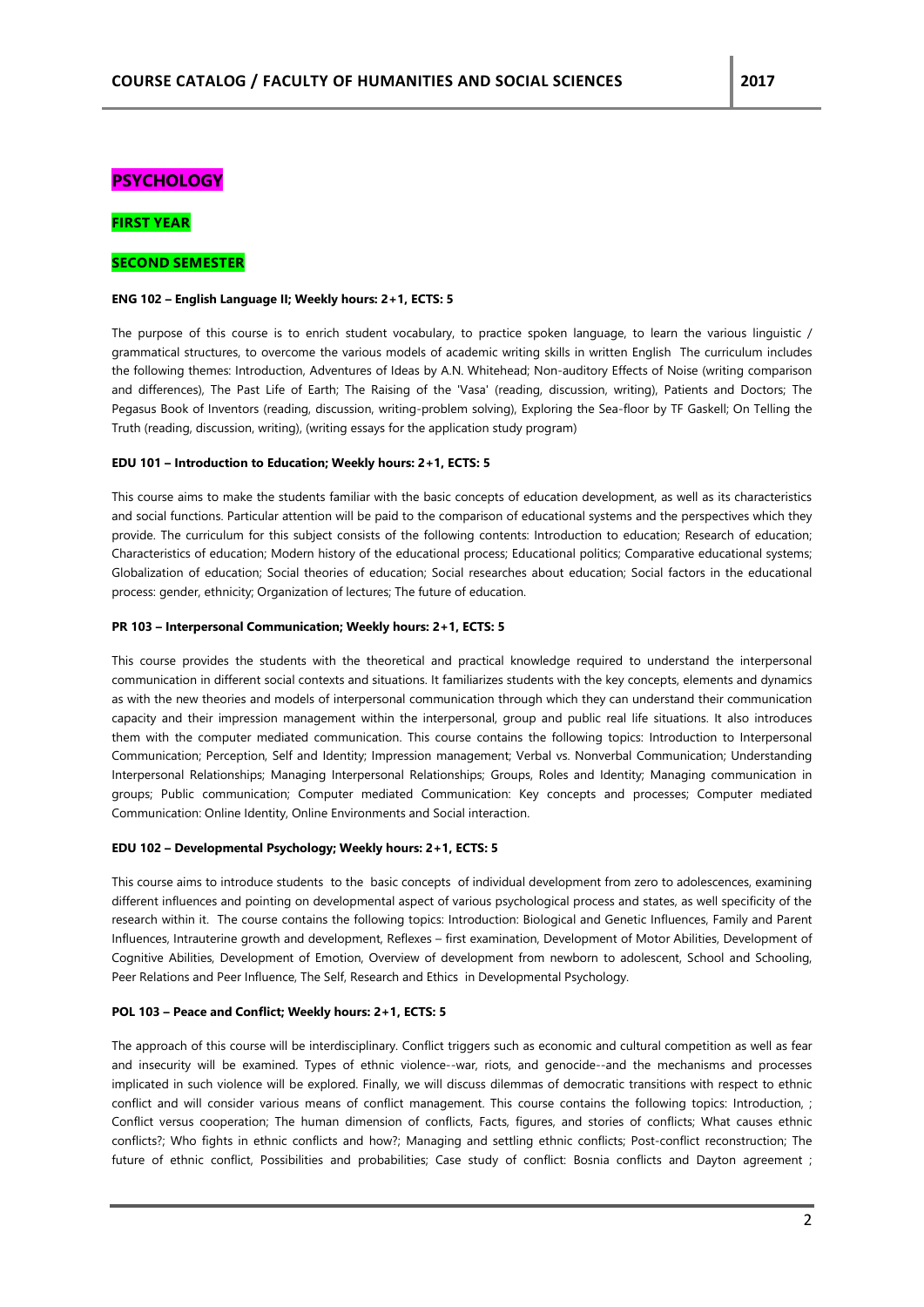Negotiation and international conflict; The study of negotiation; Negotiation and the conflict cycle; Mediation; Trends in mediation.

### **MK 102 - Macedonian Language II; Weekly hours: 2+1; ECTS: 5**

The goal of this course is to enrich vocabulary, practicing spoken language, learning the various linguistic, grammatical structures, overcoming the various models of academic writing skills in written forms in Macedonian Language. The curriculum includes the following themes in Macedonian: Adjectives; At the market, Personal pronouns. Family, Future tense; At a hotel, Stories – Past Tenses, The Past Definite Imperfective Tense – Imperfect, The Modal Verbs in the Imperfect, Causal Clauses, Negative Quantifying and Universal Quantifying Pronouns and Adverbs, The Adverb МНОГУ

#### **TUR 102 - Turkish Language II; Weekly hours: 2+1; ECTS: 5**

The aim of this course is to introduce the students to elementary Turkish language skills. The course begins with the Turkish alphabet and studies basic Turkish by reading and writing of easy and simple sentences. Locations, prepositions, agglutination, vowel harmony, Time Passes by: Simple past tense, from past to now; past perfect tense, Memories: Present Tense; linkings, with, 'ile, "Where shall we dine? Where shall we go? What shall we do? "What shall we eat?", Negative Imperatives; Subjunctive Mood: Comparatives: Adjectives / Adverbs; Superlative Adj / Adv.;, "Dear Officer / Sir/ Madam"; Present tense; ", Request for Help: "Diminutives; Dative, Locative suffix; ablative forms ., Negative Verb: Interrogative Particle.

## **SECOND YEAR**

## **FOURTH SEMESTER**

#### **PSY 205 – Personality Psychology; Weekly hours: 2+2, ECTS: 6**

The aim of this course is to introduce students with the broad concept of personality, its dynamics, content, structure, life goals and development through the life cycle. This course contains following topics: introduction to personality psychology, genetics and personality, evolution and personality, personality types and personality traits, personality goals, personality and cognition, personality development, personality assessment.

#### **PSY 204 – Social Psychology; Weekly hours: 2+1, ECTS: 5**

This course aims to deepen students' knowledge about individual change during the process of social interactions, sharpened by culture and social structures from the social context they are living in. The course contains the following topics: introduction to social psychology, self, social cognition, attribution, attitudes, attitude change, social influences, group dynamics, intergroup relations with special points on stereotyping, prejudices, discrimination, attraction and close relationships, aggression, prosaical behavior, selected topics from applied social psychology: law, health and business.

#### **EDU 202 – Educational Psychology; Weekly hours: 2+1, ECTS: 5**

This course aims to provide the students with introduction to educational psychology and learning research process during life time. It emphasizes the application of psychological concepts, theoretical principles, as well as the findings from the researches of planning and implementation of the effective teaching strategies in the classroom. The course contains the following topics: Cognitive learning, Emotions and emotional intelligence, The students and their behavior; Reading and writing; Learning styles; The family as a factor in the educational process; The inclusive education, Multi-disciplinary cooperation; Career development; Educational-psychological evaluation.

### **PSY 206 – Emotion and Motivation; Weekly hours: 2+1, ECTS: 5**

This course aims to deepen student's knowledge about emotional and motivational process as well factors that influence their appearance, modification and change. The course contains the following topics: introduction, emotions as dimensions of emotional experience, dynamics of emotional experience and emotional maturity, theories of emotion, emotional influence on cognitive process, motivation - basic concepts about motive and motivation, hierarchy of motives, motives and its satisfaction, mechanisms of defense, disorders.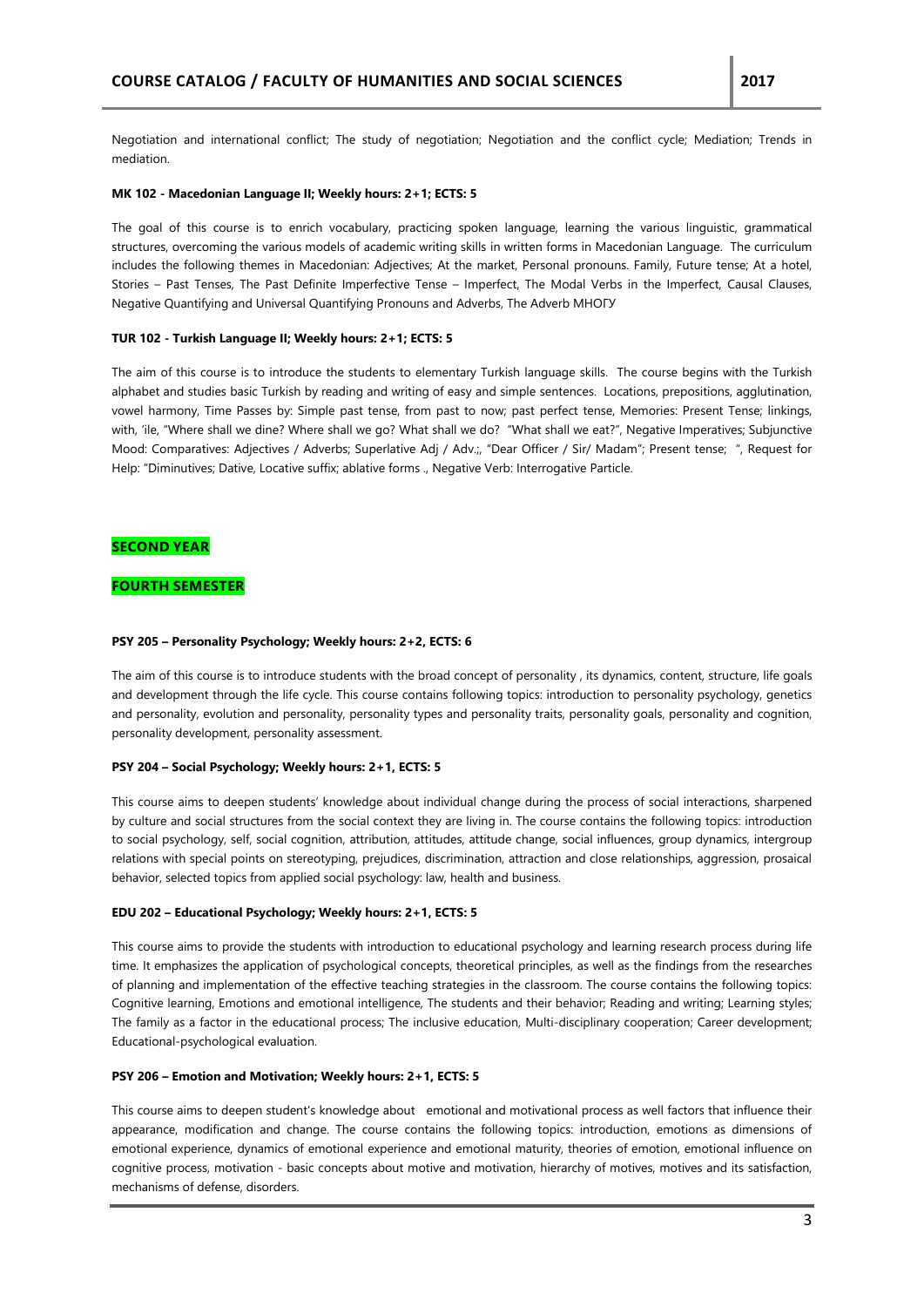#### **PSY 207 – Psychological Assessment; Weekly hours: 2+0, ECTS: 4**

This course aims to develop a high level of practitioner competence by providing relevant practical, as well as some theoretical framework. The course contains the following topics: introduction, clinical assessment and the context, interview and assessement, behavioral assessement, Wechsler IQ Scale, MMPI, semiprojective tests, Rorschah's Inkblot, TAT, Scrining and Neuropsychological Assessement, planining, monitoring, following, pasychological report.

### **PCG 212 - Multicultural Education; Weekly hours: 2+1; ECTS: 5**

The course aims to present the dynamics of education within multicultural societies. Multicultural issues are considered as an interdisciplinary process for reforming education in multicultural schools such as the impact of diversity, race, culture, ethnicity, gender exceptions within the major cultural groups. A key aim is to emphasize the importance and effects of education.During the semester the following topics will be taught: Multicultural Schools and multicultural education, culture, race, ethnic groups, the problem of prejudice, contemporary immigration, and cultural awareness.

# **THIRD YEAR**

# **SIXTH SEMESTER**

### **EDU 303 – Educational Methodology; Weekly hours: 2+1, ECTS: 6**

This course aims to provide the students with knowledge about educational methodology, especially in regard to counseling and guidance. During this, the students will learn about the strengths and weaknesses of the separate methods which are used in education. The course contains the following topics: Introduction; Theoretical basis of teaching methods; Practical application of the theoretical knowledge; Comparison of the separate teaching methods; Educational Techniques; Development of new teaching methods.

#### **PSY 307 – Forensic Psychology; Weekly hours: 2+1, ECTS: 6**

The goal of this course is to familiarize students with the nature of interaction among psychology and the legal system, particularly the importance of individual approach to testimony, examining and resolving cases in the area.The curriculum includes the following themes: Introduction to Forensic Psychology, Police Psychology questioning, testimony, interviews and memories about children's traumatic events, profiling, criminal personalities, psychology and court / trial modes of correction, jail, rehab, jury and scientific view of the overall interaction of psychology and the legal and legislative system.

## **RMSS 307– Research Methodology for Social Sciences; Weekly hours: 2+1, ECTS: 5**

To provide students with relevant knowledge about the basic characteristics of the research process, methodology and instruments available in scientific research and in the realization of the research and preparation of scientific papers. In addition students will learn the relevant aspects of each stage in the process of research and gain practical knowledge on reporting and the preparation of research projects. The course intention is to introduce students with the scientific method and methods for collecting data and information used in scientific research. The students will learn about the process of scientific research and the stages of this process, such as choosing the title, address critically the existing literature, designing a strategy of research, quantitative and qualitative methods of research, collection and analysis of data, and academic writing of the scientific research report.

## **PSY 304 – Psychopathology; Weekly hours: 2+0, ECTS: 4**

The goal of this course is to review the pathology in adult age under certain psychological conditions and processes, organized as separate entities with basic Psychopharmacology information for each. The course includes the following topics: Introduction, psychopathology of certain psychological states and processes with Psychopharmacology, anxiety disorders, addictions, mood disturbances, food addictions , psychotic disorders - schizophrenia and maniac and depressive, and somatoform and dissociative disorders, dementia and disorders in elderly, personality disorders with Psychopharmacology.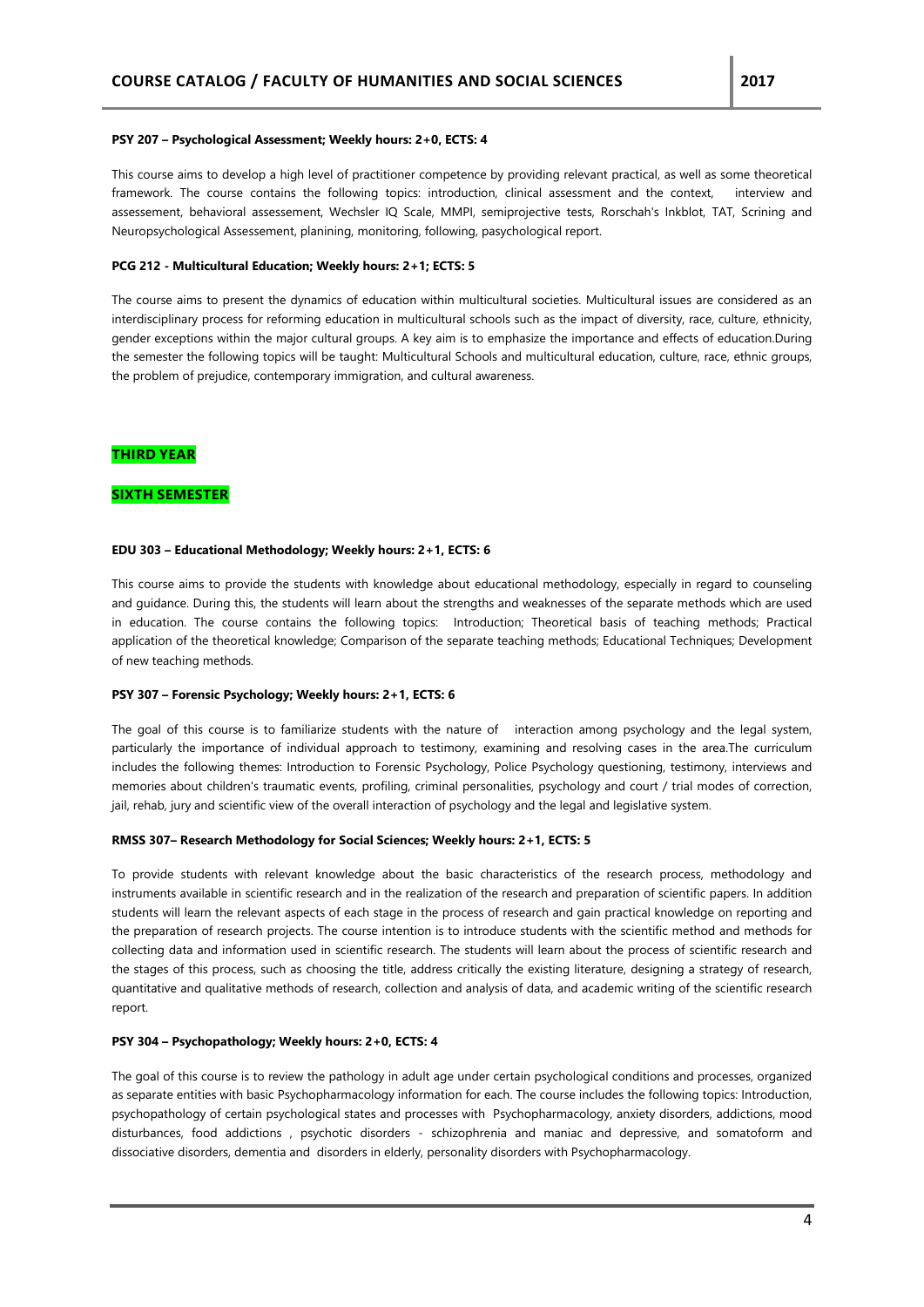#### **PSY 305 – Organizational Psychology; Weekly hours: 2+1, ECTS: 5**

The goal of this course is to introduce students with the basic concepts and theories from the area of organizational psychology, due to better understanding of the employees behavior in the organization; and the influence of the cognitive and affective processes on behavior in the organizational setting. The course includes the following topics: Introduction to organizational psychology, research methods and statistics, likeability and socialization, organization productive behavior, job satisfaction and commitment, counterproductive organizational behavior, workplace stress and health of employees, theories of motivation, leadership and processes of influence, group behavior and dynamics, team efficiency.

### **FOURTH YEAR**

## **EIGHTH SEMESTER**

# **PSY 404 – Psychological Testing; Weekly hours: 2+1, ECTS: 6**

The goal of this course is to introduce t students with the nature, the positive aspects and limitations in the psychological testing and psychometrics, as well the basic types of tests and their metrical characteristics and they ways how we determine metric characteristics.This course contains following topics: Introduction and basic assumptions of psychometrics, tests and testing, types of tests and their psychometric characteristics, standardized tests, reliability and generalization, validation and standardization, item analysis, personality assessment methods and tests, testing and evaluation in education; in clinical the setting, neuropsychological testing, intelligence testing of individuals with disabilities.

#### **PSY 405 – Ethical, Legal and Professional Issues in Psychology & Counseling; Weekly hours: 2+0, ECTS: 4**

The goal of this course is to familiarize students with clinical, psychological counseling practice, through direct mentoring with real clients, using psychological tests and methodology in order to make the gained knowledge comes practical. The course contains the following topics: an introduction to psychological practice, interview after interview report, test procedures and test reports (depending on the area, and the need and capacity of the individual), counseling procedures with counseling reports , cultural perspectives, writing psychological findings and recommendations - integral form, linking the findings with contemporary psychological theories and counseling as an integral part of the process, in accordance with current legislation and in accordance with the ethical code.

#### **EDU 403 – Special Education; Weekly hours: 2+1, ECTS: 5**

This course aims the make students familiar with the specifics and the details for education of people with special needs. The students will become familiar with the chronological development of education for people with special needs, as well as the legal regulations for education of people with special needs and the institutions that implement the same. Contents: Introduction to education for people with special needs; Chronological development of education for people with special needs; The legal basis of education for people with special needs; Schools for people with special needs; Teaching programs for people with special programs; Counseling and guidance of people with special needs; Public politics and challenges for education of people with special needs; The role of the civil society in the education and promotion of the status of people with special needs; The role of governmental institutions in education and promotion of the status of people with special needs.

### **PSY 407 – Psychotherapy and Supervision; Weekly hours: 2+1, ECTS: 5**

The goal of this course is to introduce students with the nature and interaction in psychotherapeutic and supervisory process from the perspective of the therapist / supervisor, to indicate the importance of the setting in which it takes place (psychotherapy supervision) , with special emphasis on interaction methods which can be used, as students could gain with practical and experiential knowledge. The course includes the following topics: dynamic change in psychotherapeutic process supervision impact on change and dynamics of the relationship in the therapeutic relationship, psychotherapeutic modalities, supervisory styles , supervision of the treatment process in the development period, the supervision process accordance to diagnostic entities, " peer " supervision , Intervision , supervision as a process of learning , supervision and emotional conditions in the therapist 's personality and cognitive styles of supervisors and supervisee , supervision as a process of continuous professional development , ethical aspects of psychotherapy and supervision.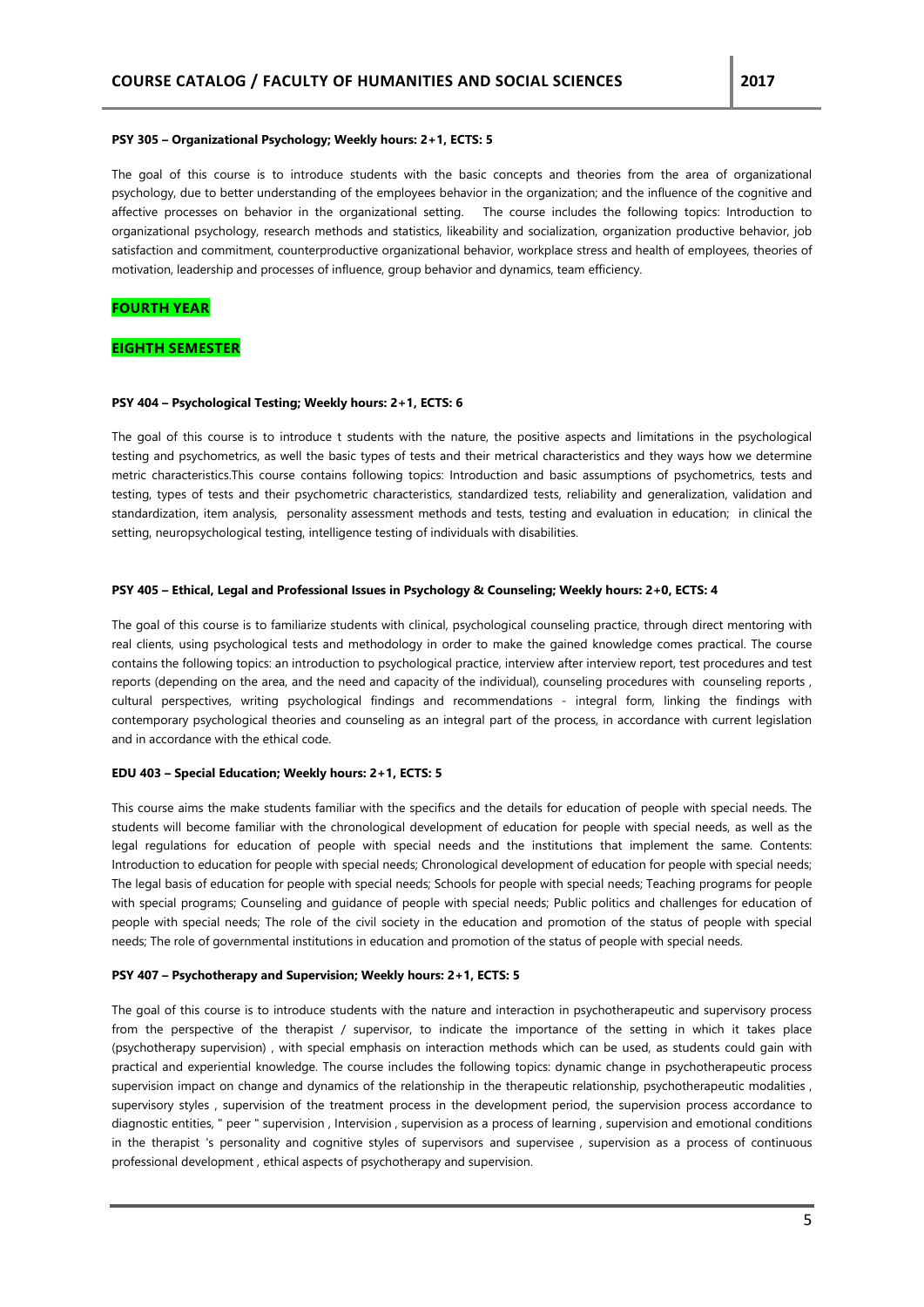#### **PCG 405 – Computer Aided Education; Weekly hours: 2+0, ECTS: 4**

This course aims to enable the students to become familiar with the role, functions and application of computers in education. This course will strive to unite the theoretical knowledge with the best practices in the use of computers in education. Introduction to education mediated by computers; Basic elements of computers; Functions of computers; The application of computers in the educational process; Application of computers for illustration of the teaching contents; Application of computers in interactive teaching; Comparison of the use of computers in different countries; The benefit from the use of computers in the educational process; The future of computer application in the educational process.

# **POLITICAL SCIENCES**

## **FIRST YEAR**

## **SECOND SEMESTER**

### **ENG 102 - English Language II;Weekly hours: 2+1, ECTS: 5**

The purpose of this course is to enrich student vocabulary, to practice spoken language, to learn the various linguistic / grammatical structures, to overcome the various models of academic writing skills in written English. The curriculum includes the following themes: Introduction, Adventures of Ideas by A.N. Whitehead; Non-auditory Effects of Noise (writing comparison and differences), The Past Life of Earth; The Raising of the 'Vasa' (reading, discussion, writing), Patients and Doctors; The Pegasus Book of Inventors (reading, discussion, writing-problem solving), Exploring the Sea-floor by TF Gaskell; On Telling the Truth (reading, discussion, writing), (writing essays for the application study program).

### **POL 101 - Introduction to Law; Weekly hours: 2+1, ECTS: 5**

The main objective of the course is to give a general understanding about the general principles and the basics of law. Introduction: Society and order; Social order; Characteristics of legal rules ;Application of legal rules; Interpretation of legal rules; Sources of law ;Legal system of the world ;Branches of law ;The fundamental concept of public law ; Constitutional Law ; Administrative and criminal law ; Law of procedure and public international law ; Private law and civil law ; Commercial law and private international law.

### **POL 102 - Introduction to Politics; Weekly hours: 2+1, ECTS: 5**

The course objective is to give a general understanding about the general principles about political thoughts and their relationship to political practice. Introduction: Concepts and theories in politics: Human nature, the individual and society; Politics, government and the state; Sovereignty, the nations and supra-nationalism; Power, authority and legitimacy; Law, order and justice; Rights, obligations and citizenship; Democracy, representation and the public interest; Freedom, toleration and liberation; Equality, social justice and welfare; Property, planning and the market; Reaction, reform and revolution**.**

### **POL 103 - Peace and Conflict; Weekly hours: 2+1, ECTS: 5**

The approach of this course will be interdisciplinary. Conflict triggers such as economic and cultural competition as well as fear and insecurity will be examined. Types of ethnic violence--war, riots, and genocide--and the mechanisms and processes implicated in such violence will be explored. Finally, we will discuss dilemmas of democratic transitions with respect to ethnic conflict and will consider various means of conflict management. Introduction, ; Conflict versus cooperation; The human dimension of conflicts, Facts, figures, and stories of conflicts; What causes ethnic conflicts?; Who fights in ethnic conflicts and how?; Managing and settling ethnic conflicts; Post-conflict reconstruction; The future of ethnic conflict, Possibilities and probabilities; Case study of conflict: Bosnia conflicts and Dayton agreement ; Negotiation and international conflict; The study of negotiation; Negotiation and the conflict cycle; Mediation; Trends in mediation

### **POL 104 -Political Philosophy Weekly hours: 2+1, ECTS: 5**

Students in political philosophy investigate how various political quandaries have been intellectually and morally grappled with over time and creatively work through such quandaries themselves. The faculties expose students to the major figures and texts in the 2500 year old tradition of political thought, the moral and epistemological foundations and methods of political theory,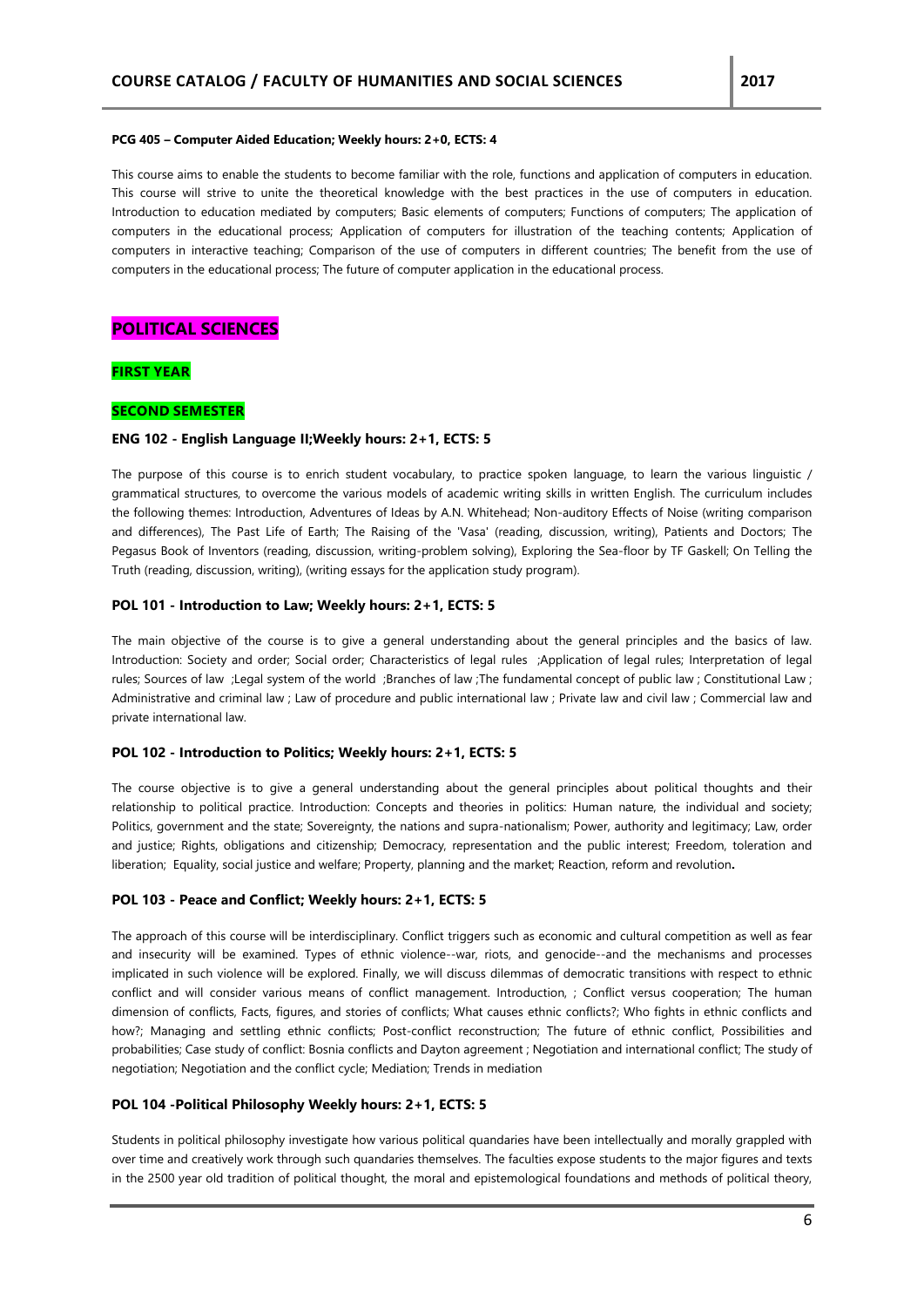the ideological features of politics, current controversies in political thought, and enduring topics of concern such as the nature of equality, liberty, justice and power. Justice and Legal Administration; Aristoteles – Political Ideas and Social Resources; Classical Naturalists – Çiçero and Thomas Aquinas ; Realists – Augustinus and Machiavelli Thomas Aquinas; Hobbes - Unlimited State Power; Locke – Legal Governance and Determinate State Power; Rousseau – Domination of Public Will; David Hume - A Treatise of Human Nature; Adam Smith – Self Interest, Moral, Market and State; Immanuel Kant – From Categorical Order to Political Justice; G.W.F. Hegel – Individual and Society

### **TUR 102 - Turkish Language II; Weekly hours: 2+1; ECTS: 5**

The aim of this course is to introduce the students to elementary Turkish language skills. The course begins with the Turkish alphabet and studies basic Turkish by reading and writing of easy and simple sentences. Locations, prepositions, agglutination, vowel harmony, Time Passes by: Simple past tense, from past to now; past perfect tense, Memories: Present Tense; linkings, with, 'ile, "Where shall we dine? Where shall we go? What shall we do? "What shall we eat?", Negative Imperatives; Subjunctive Mood: Comparatives: Adjectives / Adverbs; Superlative Adj / Adv.;, "Dear Officer / Sir/ Madam"; Present tense; ", Request for Help: "Diminutives; Dative, Locative suffix; ablative forms ., Negative Verb: Interrogative Particle.

### **MK 102 - Macedonian Language II; Weekly hours: 2+1; ECTS: 5**

The goal of this course is to enrich vocabulary, practicing spoken language, learning the various linguistic, grammatical structures, overcoming the various models of academic writing skills in written forms in Macedonian Language. The curriculum includes the following themes in Macedonian: Adjectives; At the market, Personal pronouns. Family, Future tense; At a hotel, Stories – Past Tenses, The Past Definite Imperfective Tense – Imperfect, The Modal Verbs in the Imperfect, Causal Clauses, Negative Quantifying and Universal Quantifying Pronouns and Adverbs, The Adverb МНОГУ

## **SECOND YEAR**

## **FOURTH SEMESTER**

### **POL 203 - Constitutional Law: Weekly hours: 2+1, ECTS: 6**

This course offers opportunity to learn, about the specific powers of Congress, the Executive Branch, and the Judiciary, and will cover equal protection of the laws, freedom of speech. Students are expected to know the constitutional law canon, by which I mean: What individual rights does/should the Constitution protect? What are the fundamental (unresolved) constitutional interpretative issues? How does one go about constructing a good constitutional interpretive argument that an individual has constitutional right ?Introduction to constitutional law; The citizen and the constitution; Separation of Powers ; The citizen and the legislature, Congressional power, Congress and the States The Source and Scope of Congressional Power; Judiciary, Judicial Power; The citizen and judicial control of the abuse of power; Modes of Constitutional Interpretation.; The citizen and the executive, Government power to undertake certain executive actions.; The citizen and the State the Source and Scope of Presidential Power. Appointment and Removal Power. Presidential Power over Foreign Policy Executive Authority in the Conduct of Foreign Affairs; The constitution of the Republic of Turkey;

## **PSY 204 - Social Psychology; Weekly hours: 2+1, ECTS: 5**

This course aims to deepen students' knowledge about individual change during the process of social interactions, sharpened by culture and social structures from the social context they are living in. The course contains the following topics: introduction to social psychology, self, social cognition, attribution, attitudes, attitude change, social influences, group dynamics, intergroup relations with special points on stereotyping, prejudices, discrimination, attraction and close relationships, aggression, prosaical behavior, selected topics from applied social psychology: law, health and business

## **POL 204 - Media and Politics; Weekly hours: 2+1, ECTS: 5**

The goal of this course is to help students better understand how all forms of media (print, broadcast, electronic, digital) help shape the public policy. In addition to topical lectures, the class format will consist of group discussions and student presentations. Introduction; Models of Media and Politics; Political Journalism ; News Making and News Analysis ; Political Public Relations; Media and Electoral Process; Public Opinion Polls; Politics and the New Media; Media and Ideological Framing; The Politics and Governance of Everyday Life; Politics and Propaganda; War in the Media Age; Revision Case study presentations; Movie Screening.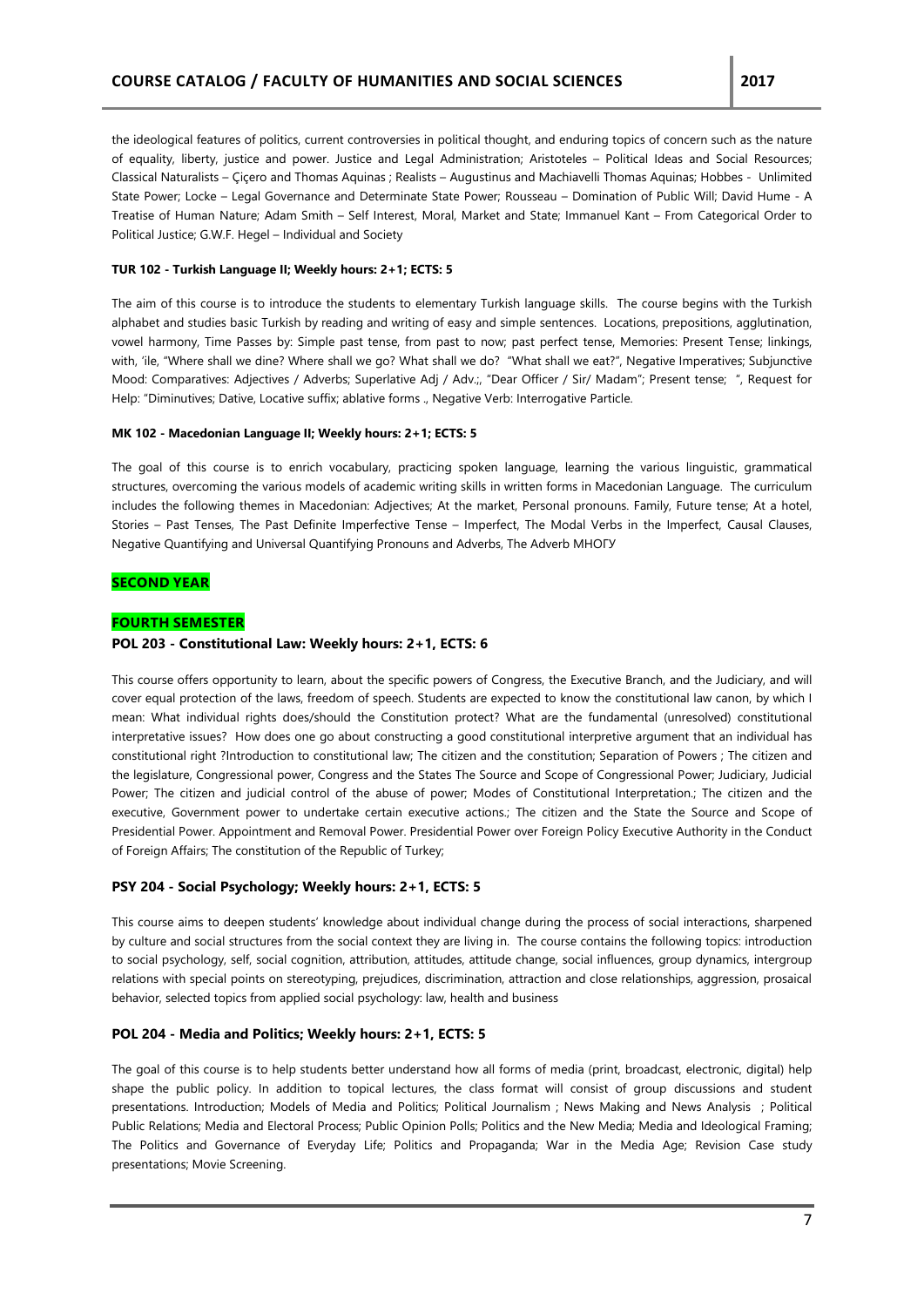## **IER 205 –Analyses of Foreign Policy ; Weekly hours: 2+1, ECTS: 5**

This course aims to give a basic background for making and implementation of foreign policy in theory and practice. The students will learn about the major concepts and theories of foreign policy analysis and multi-level analysis for foreign policy decision making through case studies. Introduction: What is Foreign Policy Analysis, The Individual Level Analysis I: Leaders and Rational Choices,. Rationality, Deterrence, Game Theory and Irrationality, Cognition: A Different View of Rationality, Belief Sets, Images and Cognitive Structure, Moral Positions and Value Stands, The State Level Analysis: National Self Image, Culture and Institutions of Self Governance, Culture, Institutions and the Democratic Peace, Domestic Political Opposition, Partisan Politics and Intragovernmental Divisions, Public Opinion, Interest Groups and Media, System Level Analysis: Power, Position and Foreign Policy, The Elusive Concept of Power, Who Gets to be a Great Power, Great Powers, US and Russia Foreign Policies, Secondary and Small Powers, Japan, German, France and United Kingdom Foreign Policies, A Complex Multilevel Game: The Case of Middle Powers,. Non-state Actors in Foreign Policy Making, EU Foreign Policy in Western Balkans, Macedonian Foreign Policy, Macedonia-EU Relations, Turkish Foreign Policy.

# **PR 205 - Social Anthropology; Weekly hours: 2+1, ECTS: 4**

This course aims to explore the human societies, their universalities and specifics in the historical continuum. In this regard, the students will get a presentation with an analysis of the organization of social life of people in the archaic societies, their common, but also different elements with the organization of social life in the modern society. The curriculum is comprised of the following contents: Introduction to social anthropology; The natural order; Comparison Claude Levi-Strauss, Alfred Radcliffe Brown and Bronislaw Malinowski; Anthropological methodology; Myth and rituals; Religion and society; Systems of kinship and marriage; Exchange and market; Social organization of the tribe; On social structure; Political organization and the birth of nation; Patrimony and patriotism.

### **MAN 212 - Entrepreneurship; Weekly hours: 2+1; ECTS: 5**

There has never been a more invigorating and opportunistic time to study entrepreneurship. Around the world, the current economic crisis is not just negatively affecting business, this crisis is also generating business opportunities for the creative and daring. This course aims to show how to take advantage with entrepreneurship and to introduce the students to the process of entrepreneurial success and shows them how to be effective every step of the way. Course contents are:Introduction to Entrepreneurship; Recognizing Opportunities and Generating Ideas; Feasibility Analysis; Writing a Business Plan; Industry and Competitor Analysis; Developing an Effective Business Model; Preparing the Proper Ethical and Legal Foundation; Assessing a New Venture's Financial Strength and Viability; Building a New Venture Team; Getting Financing or Funding; Unique Marketing Issues; The Importance of Intellectual Property; Preparing for and Evaluating the Challenges of Growth; Strategies for Firm Growth

## **THIRD YEAR**

## **SIXTH SEMESTER**

### **POL 305 - Introduction to Turkish Politics; Weekly hours: 2+1, ECTS: 6**

This course aims to enable the students to understand and analyze better the diversities and vicissitudes of political life, institutions and political processes in Turkey. A significant aim of the course is to provide the comparative political theory background and analytical tools to assess Turkish political development within a comparative framework. Introduction, The Ottoman and Kemalist Political Legacies; Nationalism and Center-Periphery Paradigm; The Modernization Paradigm; Political Culture, Clientelism and Patronage; The Constitutional Framework and Executive-Legislative Relations The Constitutional Framework; Executive, Parliament and Bureaucracy; Political Parties and the Party System; Social Mobilization, Political Participation and Electoral Trends; Interest Groups and the Military; Democratization, Politics of EU membership process; Religiosity and the rising salience of pro-Islamist . Movements; Ethnicity and politics of Kurdish minority; Policy-making, Political Economic Interactions, Patronage; Review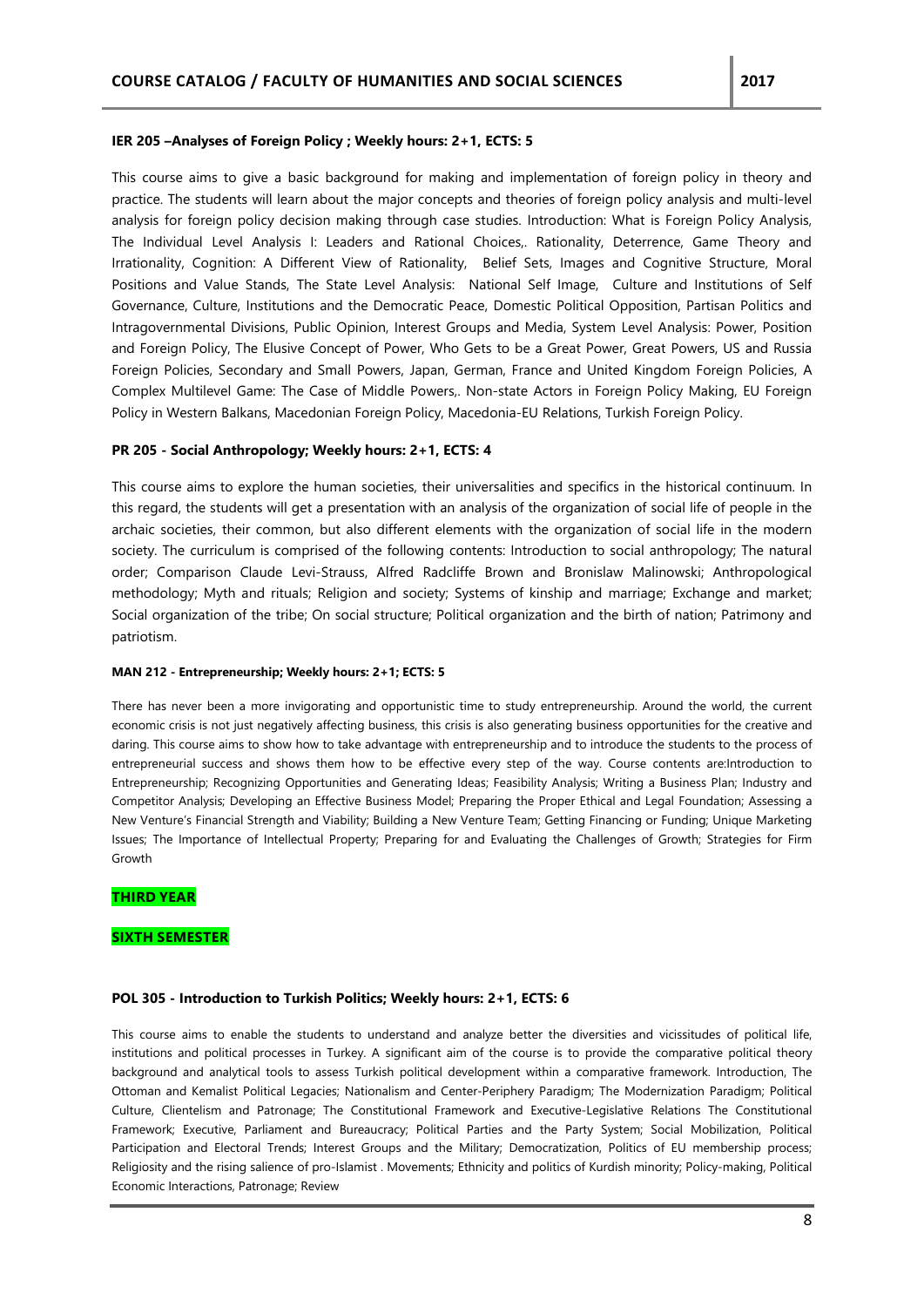## **POL 306 - Political Parties and Interest Groups; Weekly hours: 2+1, ECTS: 6**

This course aims to assist the students in understanding the role of political parties and interest groups in American politics, to give to students practice in critical thinking about research on various issue on parties and interest groups. Introduction to Parties and Interest Groups; Why Parties?; Parties and Party Systems; Cleavages and Electoral Systems; History of American Parties; Parties in Elections; Mass Partisanship; Parties in Government; Parties as Organizations; Theories of Groups in Political Science; Organizing Interest Groups; PACS and Lobbying; Lobbying and Methodological Issues in Studying Lobbying and Its Effects; Interest Groups and the Lobbying of Institutions.

### **RMSS 307 - Research Methods in Social Sciences; Weekly hours: 2+1, ECTS: 5**

To provide students with relevant knowledge about the basic characteristics of the research process, methodology and instruments available in scientific research and in the realization of the research and preparation of scientific papers. In addition students will learn the relevant aspects of each stage in the process of research and gain practical knowledge on reporting and the preparation of research projects. The course intention is to introduce students with the scientific method and methods for collecting data and information used in scientific research. The students will learn about the process of scientific research and the stages of this process, such as choosing the title, address critically the existing literature, designing a strategy of research, quantitative and qualitative methods of research, collection and analysis of data, and academic writing of the scientific research report.

#### **POL 313 - Democracy and Distribution; Weekly hours: 2+1, ECTS: 4**

This course aims to examine the relations between democracy and the distribution of income and wealth, principally but not exclusively in the United States. Particular attention will be paid to the ways in which different groups, classes, and coalitions affect, and are affected by, democratic distributive politics. Attention will be divided among theories of distribution, distributive instruments, and the implementation of policies affecting distribution. Introduction ; Facts about inequality in US and the world; Why has inequality increased?; Analytical Tools I; Analytical Tools II; Politics I; Politics II; Instruments of distribution I; Instruments of distribution II; Women and Distribution; Implementation I: Affirmative Action and Race; Implementation II: Education; Unions and Workplace Democracy.

#### **PR 313 – Mass Media; Weekly hours: 2+1, ECTS: 5**

The main goal of this course is to provide the students with a broad overview about the various theories, perspectives and historical development of mass media within a globalized society. This course will examine the media impact on the person itself and the society in a whole. The students will be familiarized with most important and influential traditional and new mass media such as newspaper, radio, television, internet and their derivates such as advertising and public relations that are inseparable part of the media today. The course content will Identify discuss and help students to and recognize different types of media and their development; recognize its influence on the everyday life, examine the mass media influence on communication and leisure time, and understand the specifics of the traditional and contemporary media, understand the media as a business and entertainment feature as well as define convergence and discuss its effects on media use. The course also covers the basics of the ethical issues in the media business and develops student skills for media evaluation and research.

#### **FOURTH YEAR**

#### **EIGHTSEMESTER**

#### **POL 403 Diplomatic Negotiations Weekly hours: 2+1, ECTS: 6**

Course Objectives: This course aims to reviews the theory of practice of diplomacy and international negotiations. It covers general theoretical approaches and ideas applied by scholars and practitioners. it also explains how professional diplomats and political leaders go about the business of conducting foreign policy through diplomatic means. Introduction; The History of Diplomacy and Diplomatic Practice; Traditional Approaches to Diplomacy and Negotiation; Prenegotiations; Concepts and Propositions of Traditional Approaches Applied to History: ; The Art of Pre-Negotiation in Practice; Rational Explanations of Negotiations; Psychological Approaches to Negotiations: Personality, Setting, Audience, and Group Factors; Mediation Analysis

#### **HIST 403 – History of Civil Rights Movement; Weekly hours: 2+1, ECTS: 5**